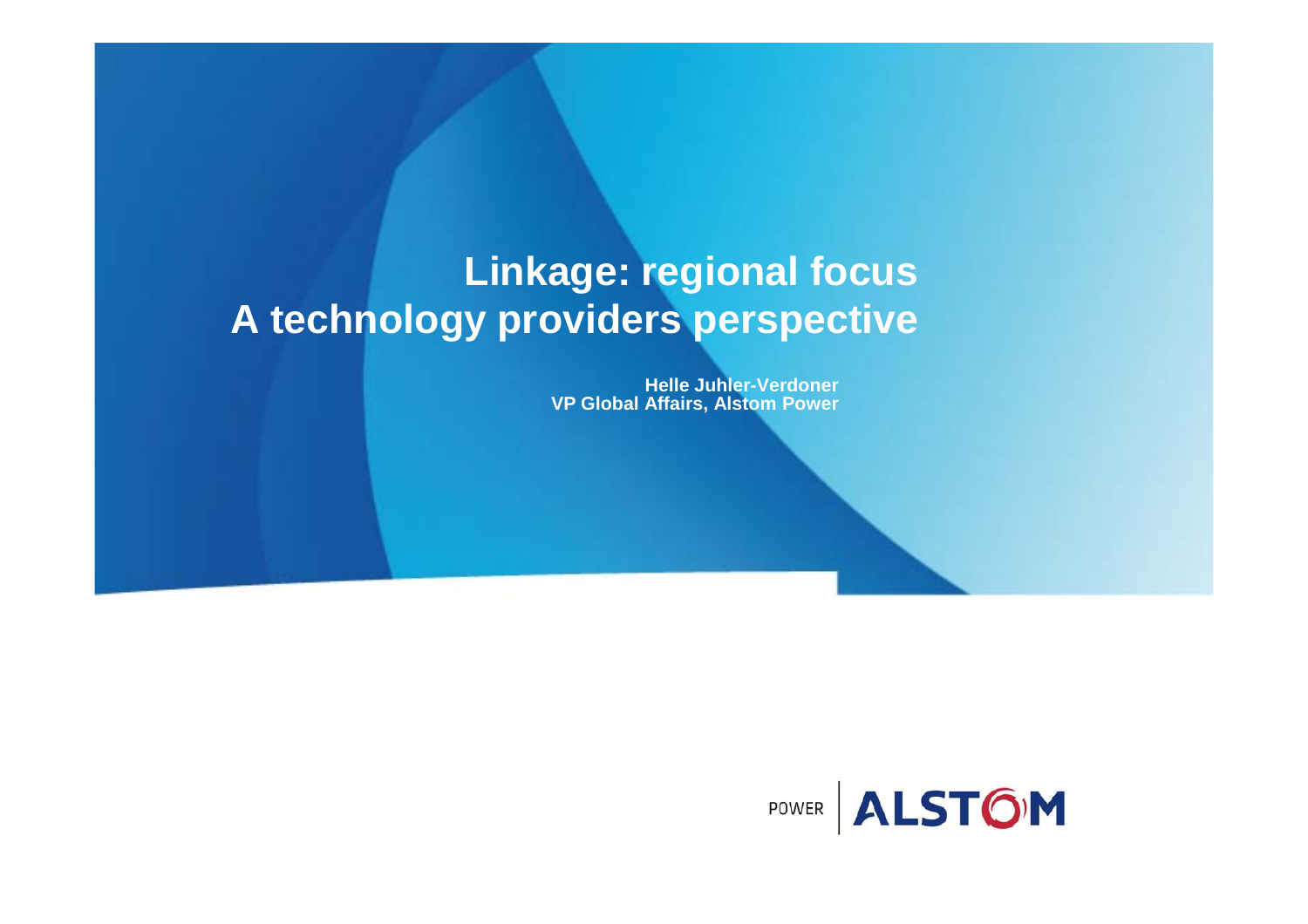#### Alstom Group: Three sectors





Source: Alstom 2008/09



Supplied 25% of metro/trams



b% of metro/trams Major supplier in 25% of worldwide Leadership in key markets and globally<br>installed base installed base fast-growing technologies

#### **Rail transport infrastructure <b>***Power generation infrastructure* Power transmission infrastructure



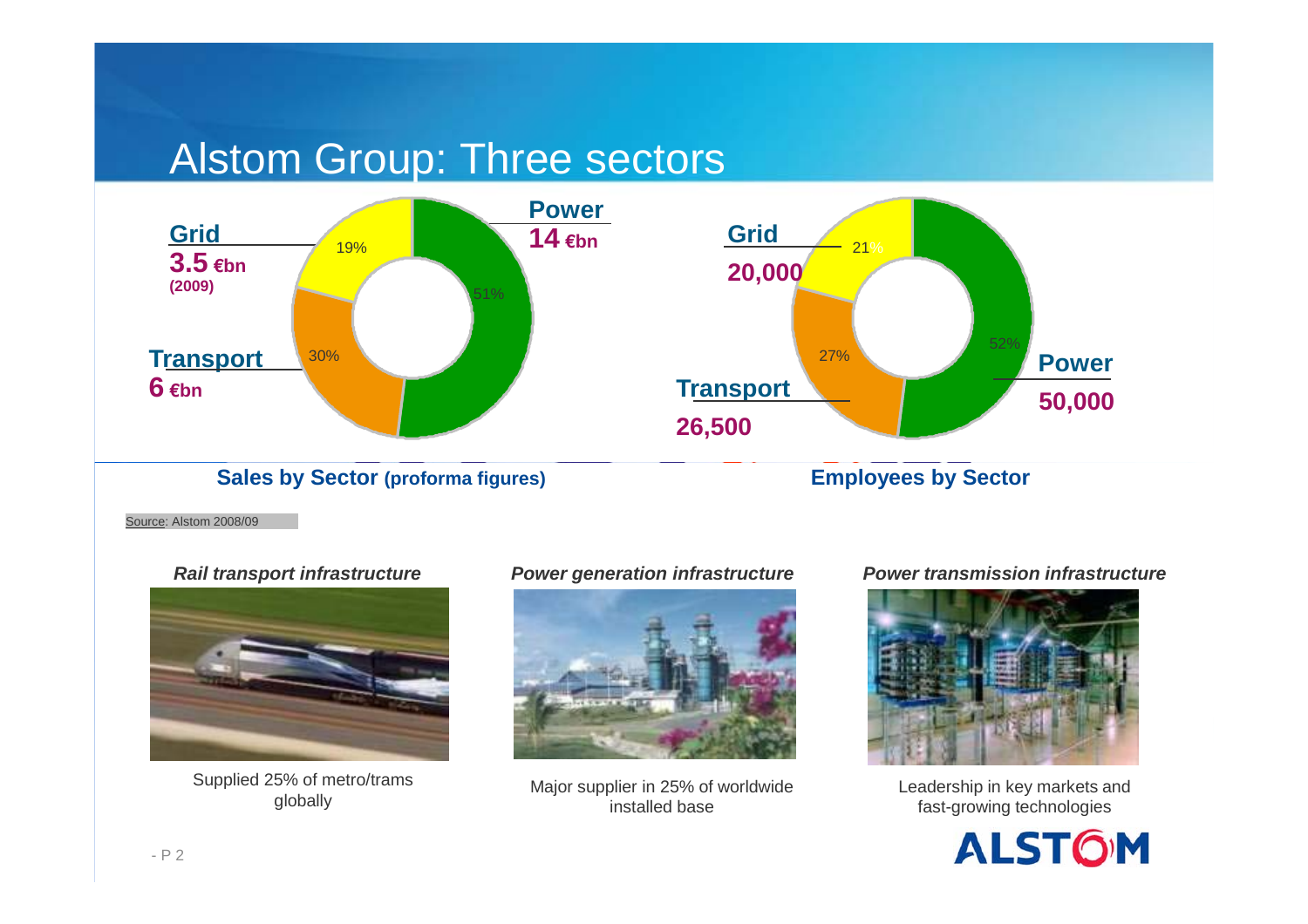### World leader in power generation infrastructure

#### **Alstom supplies major equipment in 25% of the worldwide installed power generation capacity**





**Global leader**in integrated power plants



**Global leader** 

in hydro power

**Global leader**  in air quality control systems



**Global leader**  in services for electricity utilities



- P 3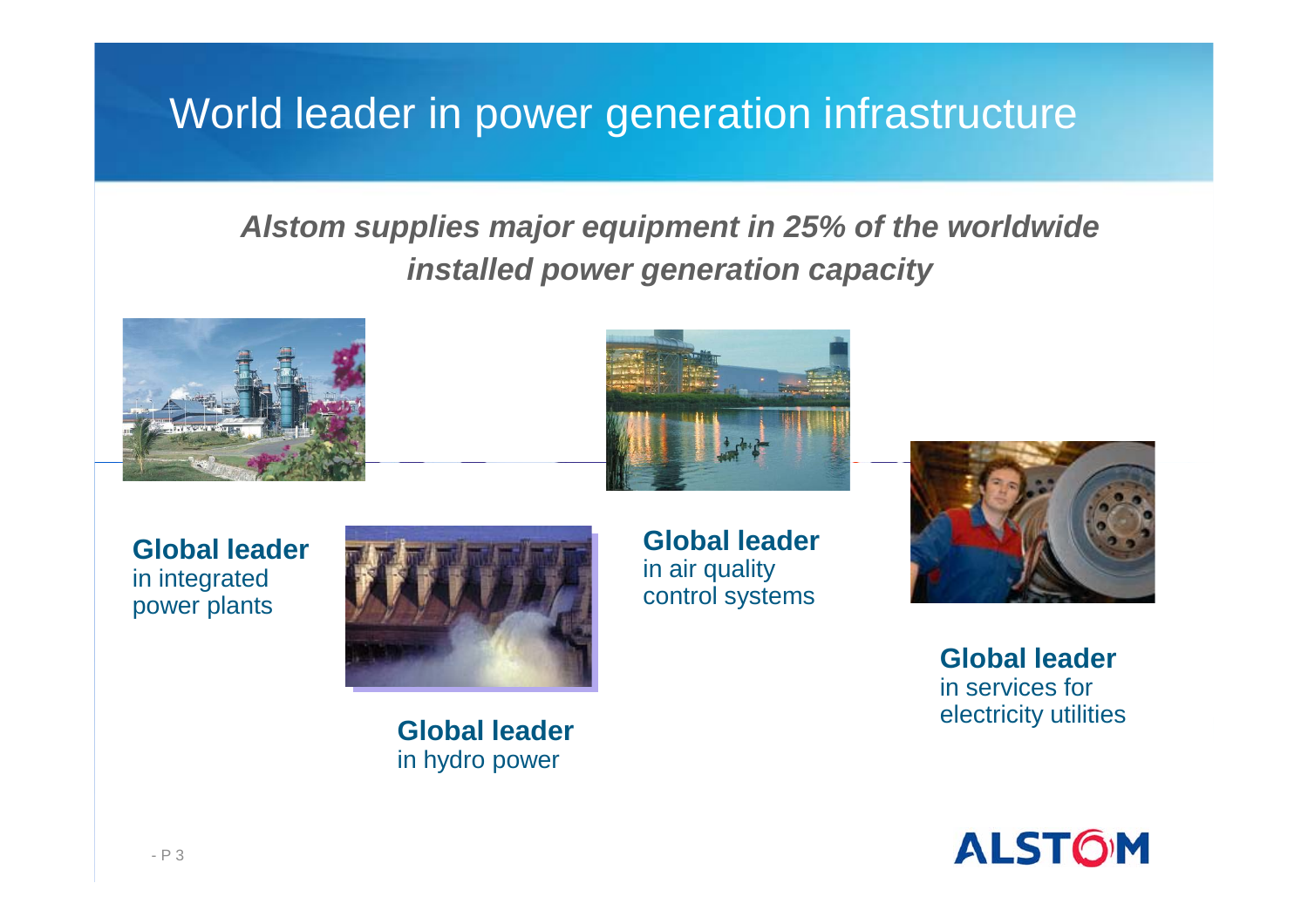# ALSTOM 'CLEAN POWER TODAY'

#### Alstom Power:

- $\sqrt{ }$ has a strategy based on providing 'Clean Power Today'
- $\checkmark$ supports the 2 degrees target
- $\sqrt{ }$ invests heavily in the development and deployment of:

**6** Energy efficient fossil fuel plants

**S** Renewable technologies (hydro, wind and tidal)

**6** Carbon capture and storage

Providing solutions for customers to face their needs – including the climate change challenge

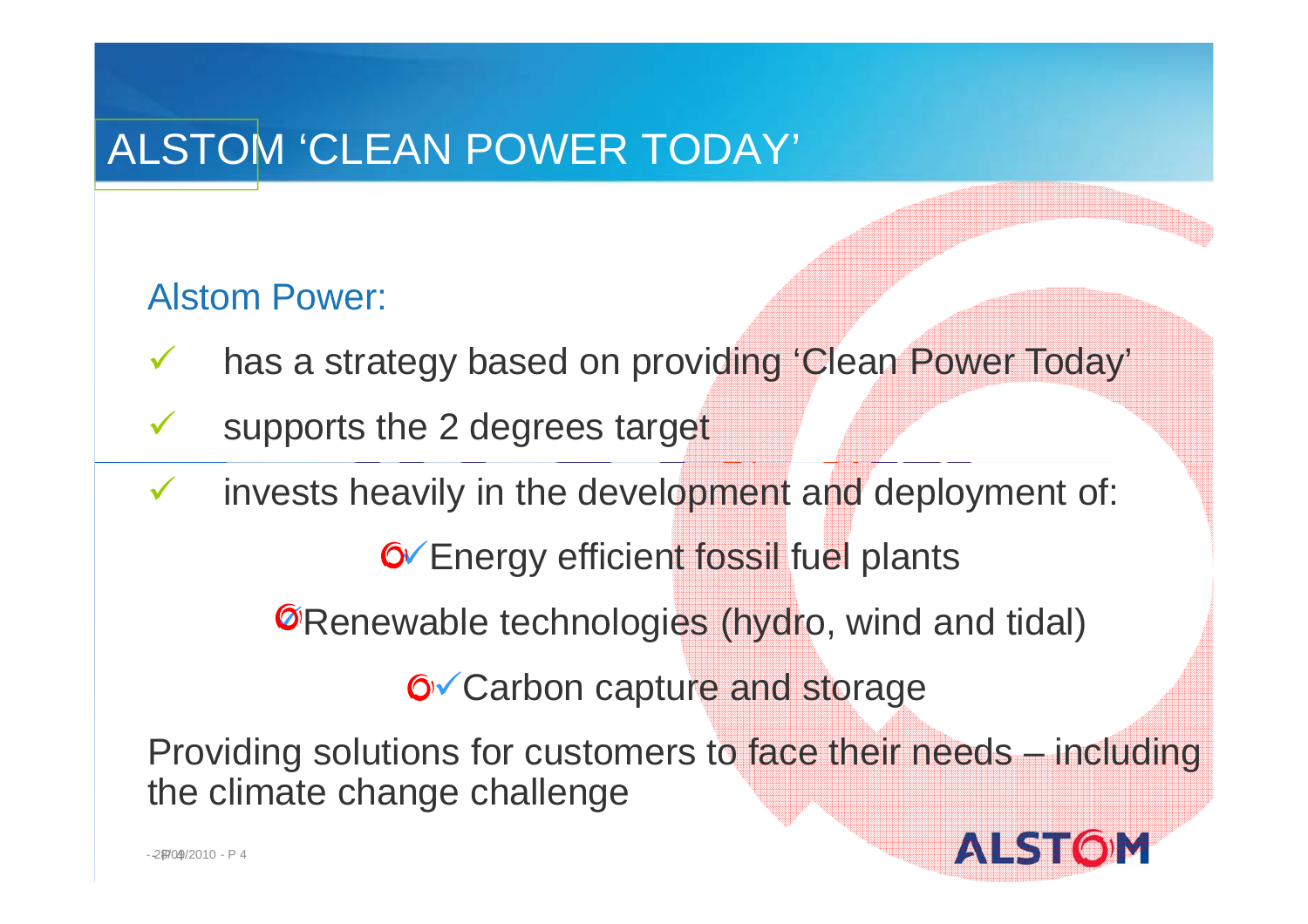### Scale of the climate change challenge the need for all technologies



Source: IEA Energy Technology Perspectives 2010

A wide range of technologies necessary to cut energy-related CO 2 emissions substantially

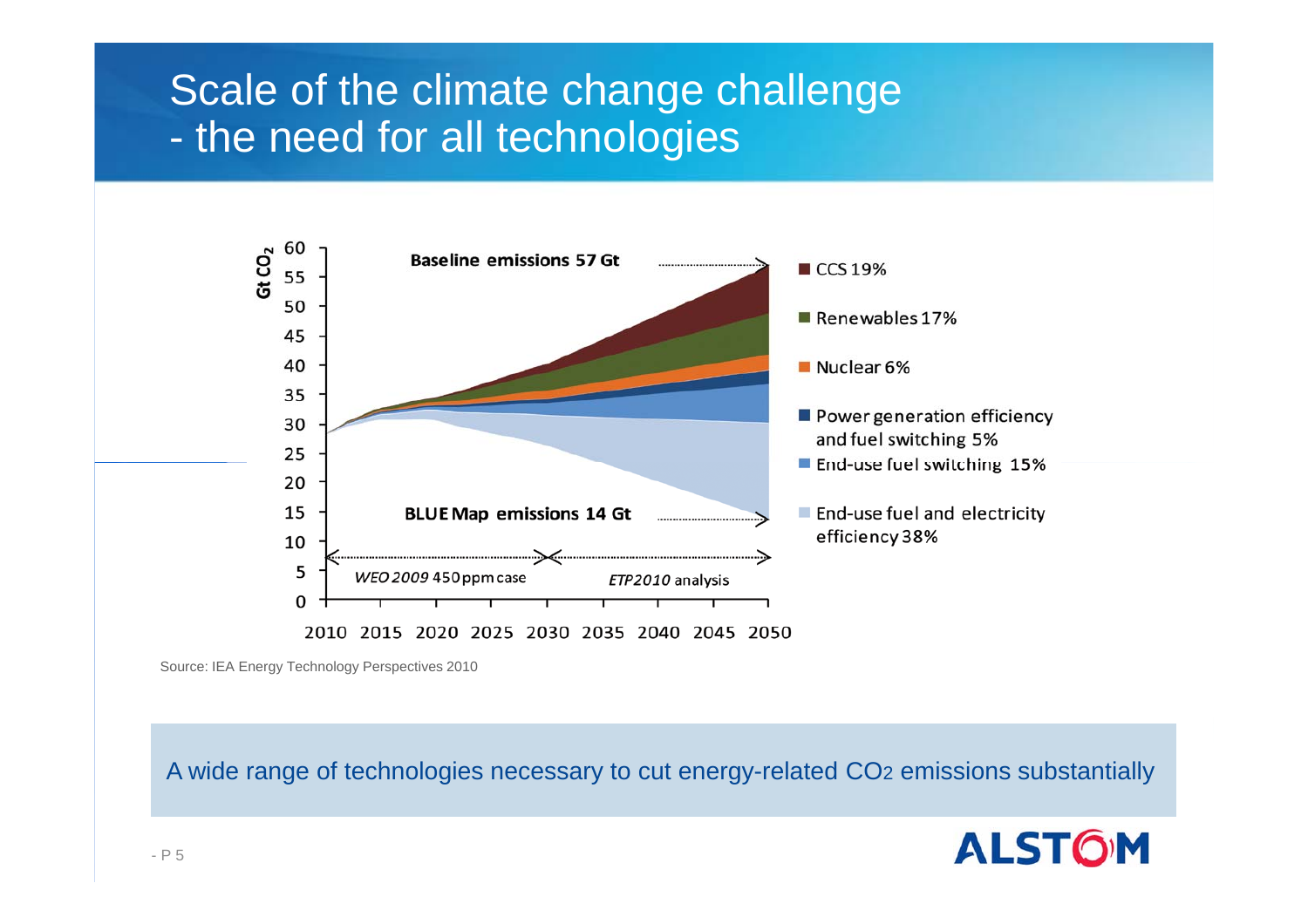# Continued Alstom focus on technology and innovation



\* Not including Alstom Grid figures

#### **Power**

- Improvement of power plant efficiency and flexibility
- Carbon Capture and Storage
- Renewables: extended range of onshore turbines; ocean energy, integration of renewables with pumped

# storage **Transport**

- Validation of AGV and Prima II locomotive
- New tram train
- Signalling: development of ERTMS and CBTC





**ALSTOM**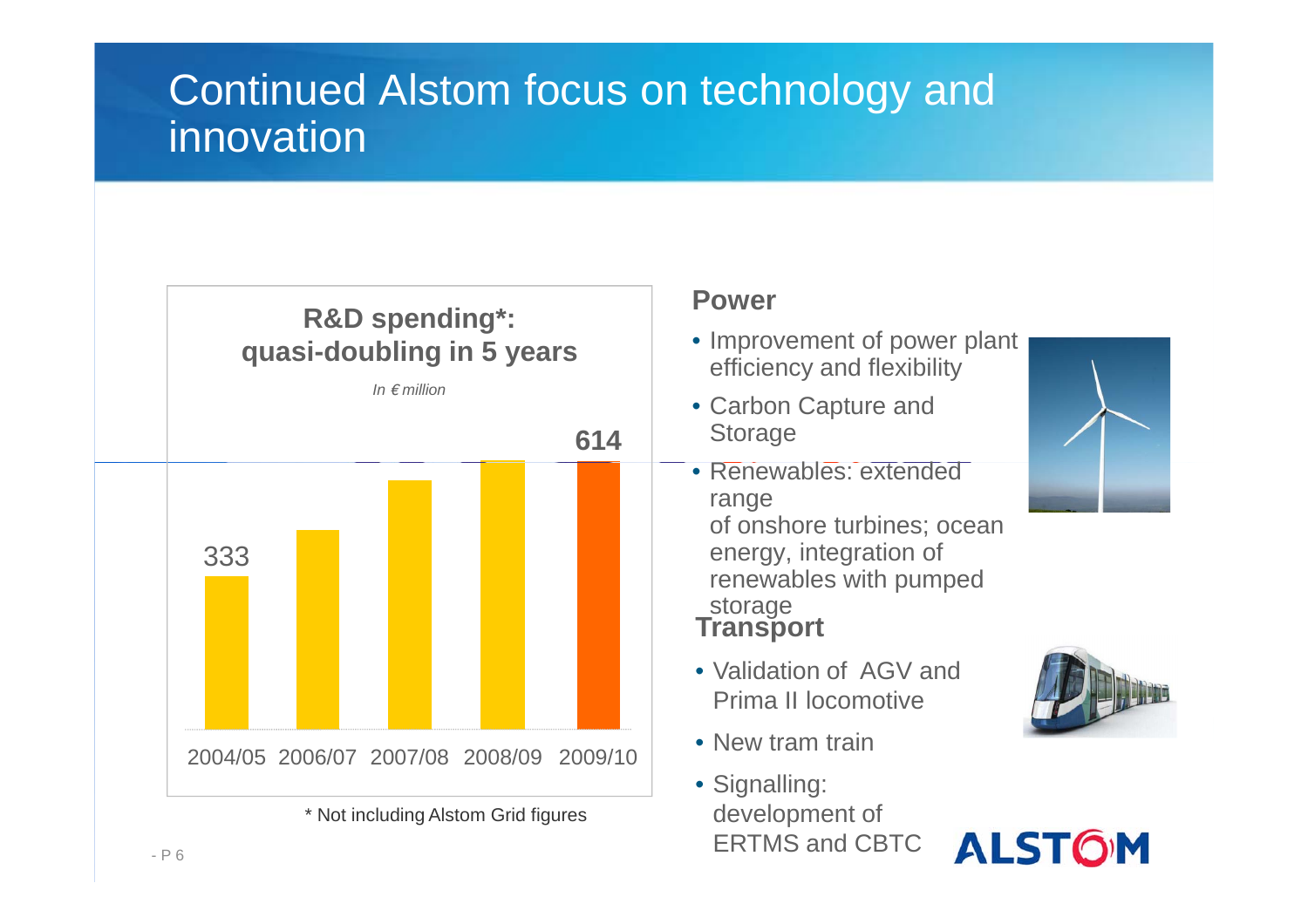#### What can incentivise massive investment?



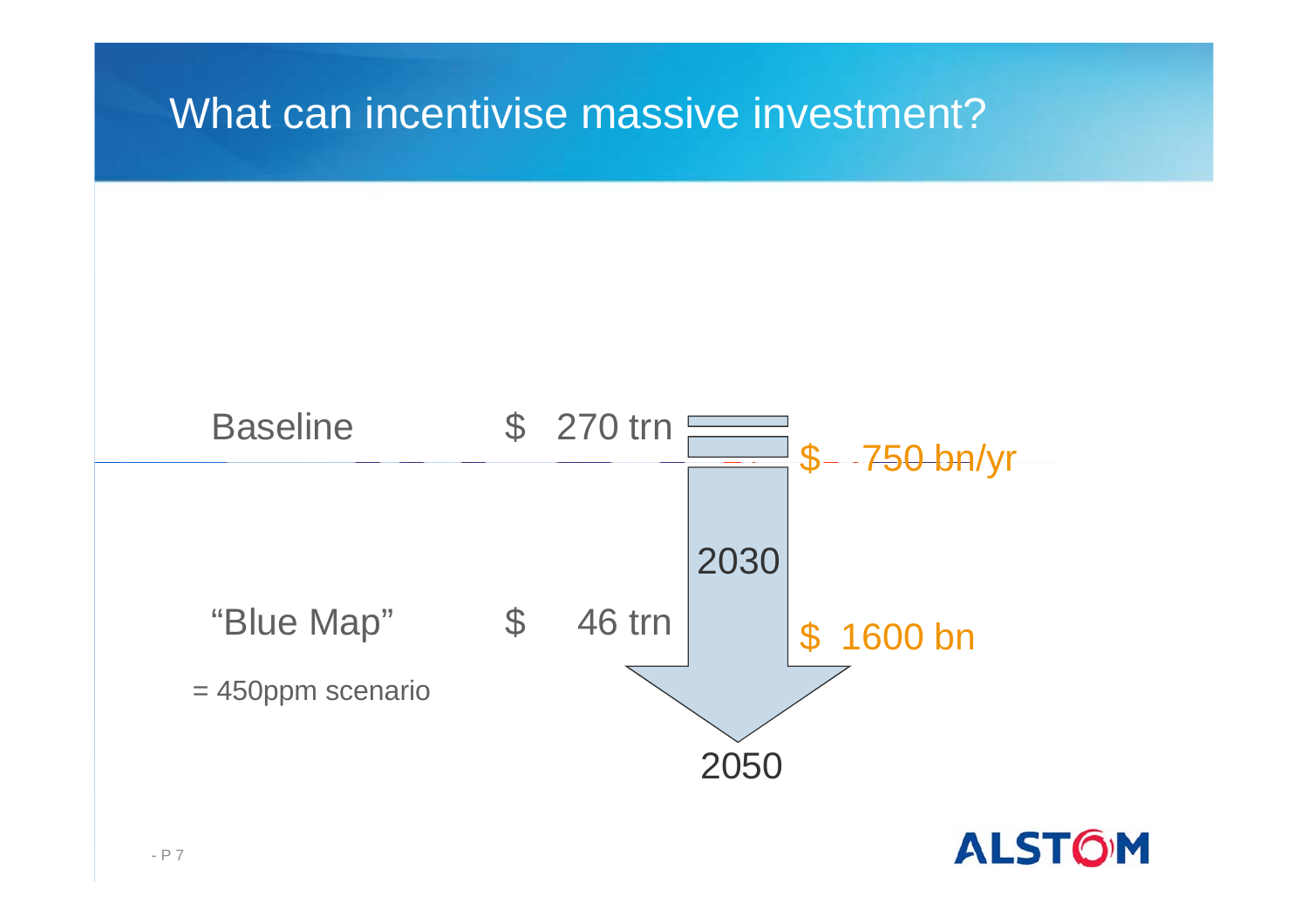## Carbon market – part of the solution

- Urgent need for global expansion of the carbon market to provide a strong and robust price on carbon emissions
- Little evidence that this will happen anytime soon

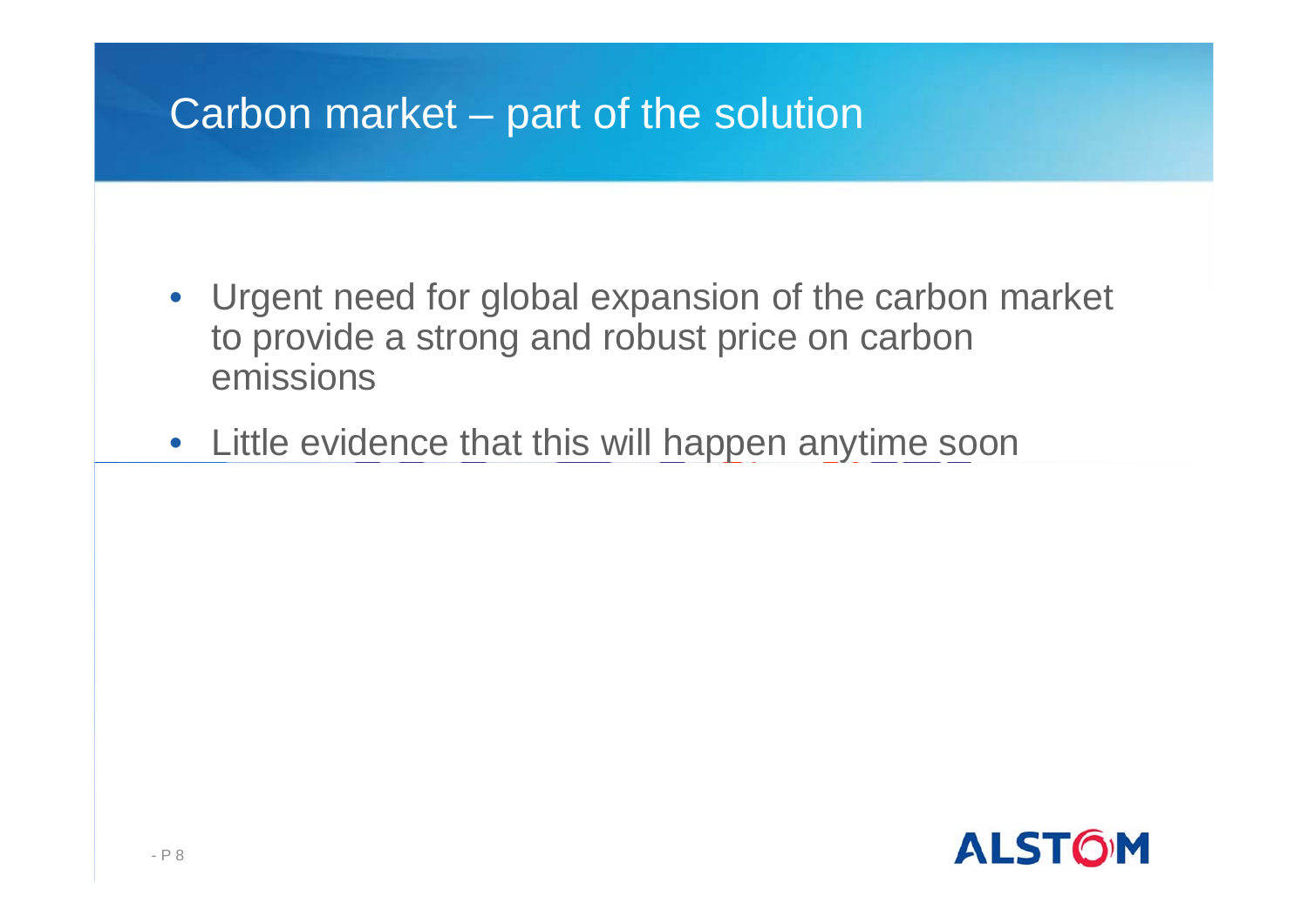#### Investment decision for New PP over next 5 years Cost of Electricity by type - Expected range



Building a diversified portfolio remains the most economically safe option

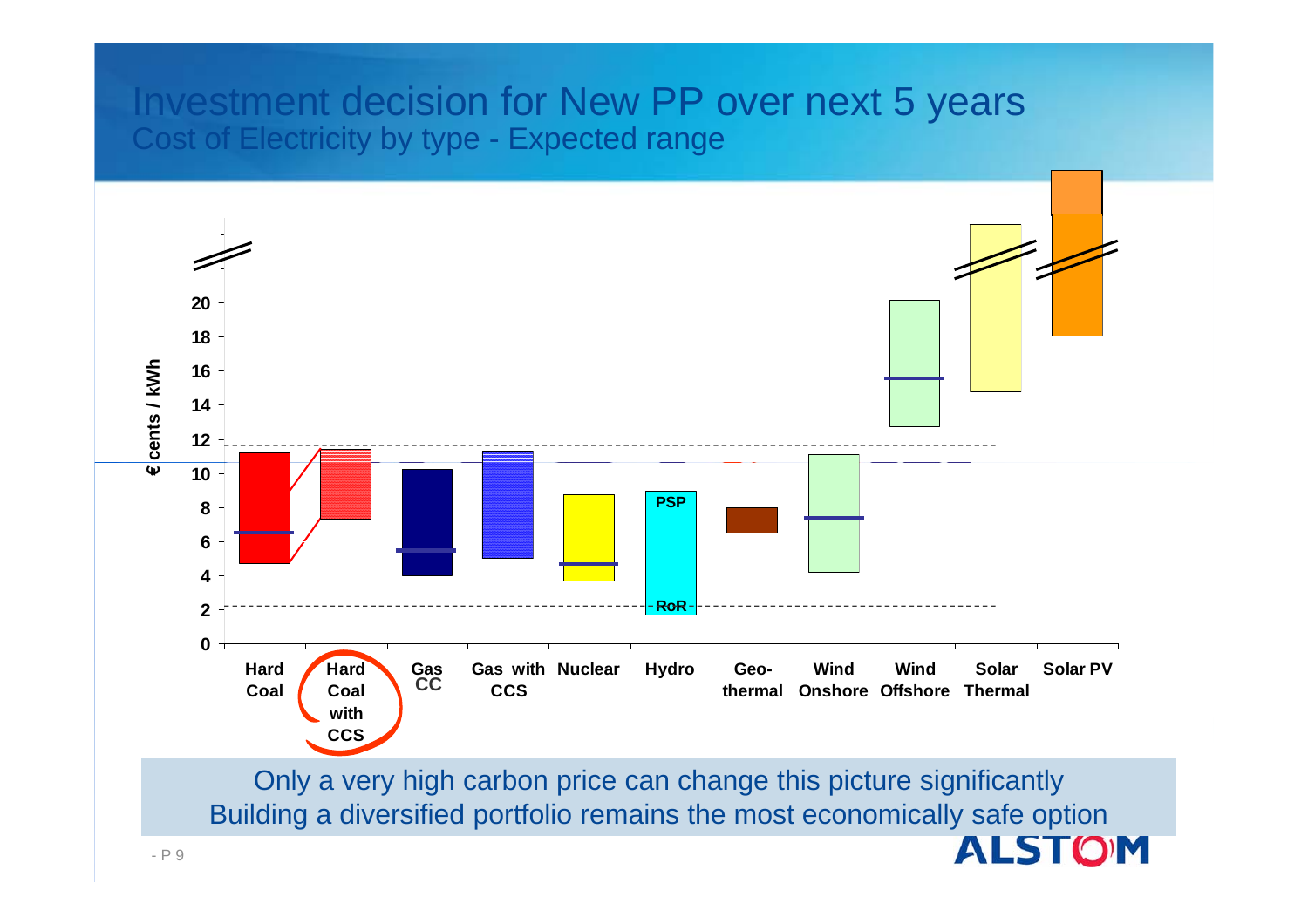#### Economics of Carbon Capture and Storage